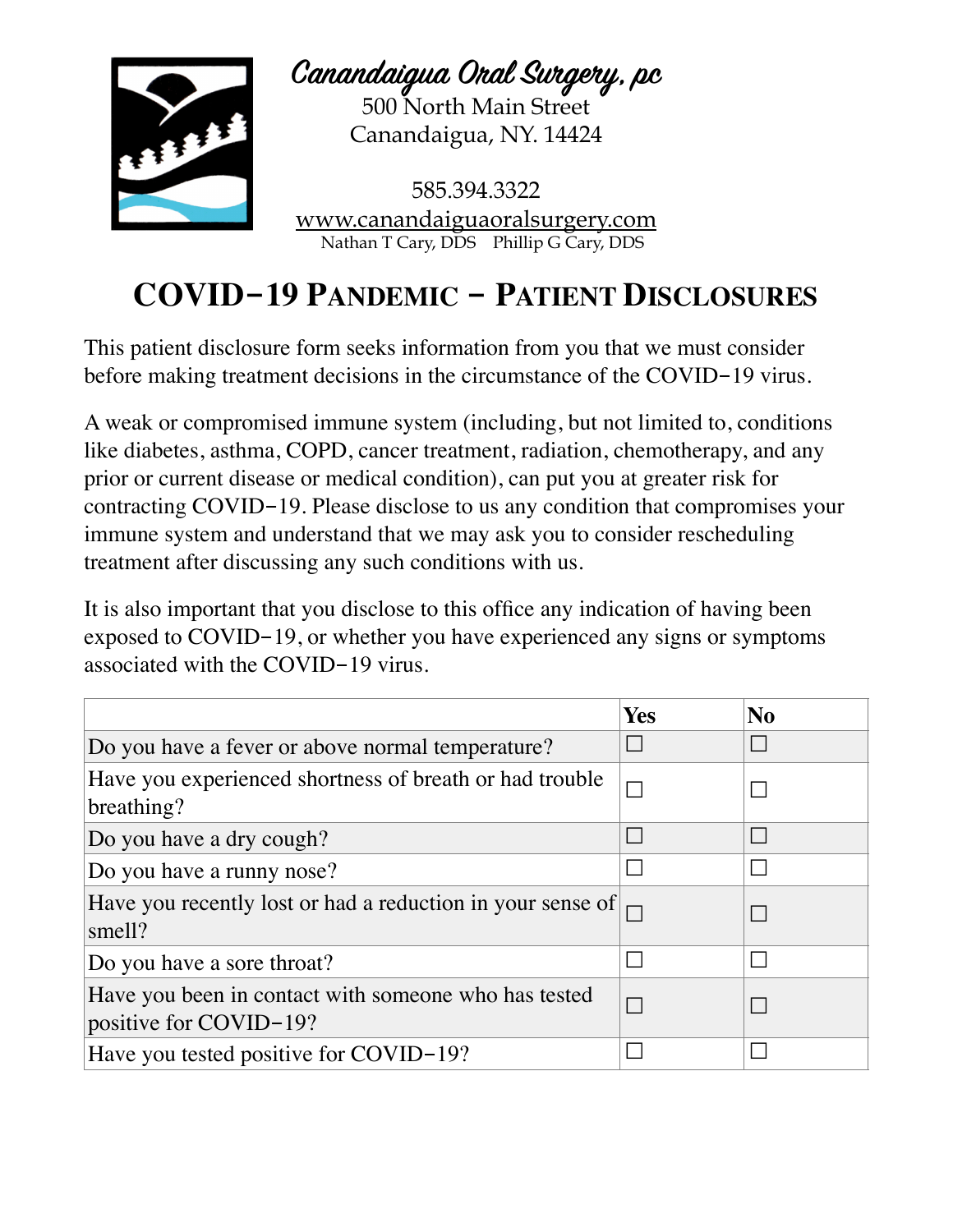| Have you been tested for COVID-19 and are awaiting<br>results?                              |        |  |
|---------------------------------------------------------------------------------------------|--------|--|
| Have you traveled outside the United States by air or<br>cruise ship in the past 14 days?   |        |  |
| Have you traveled within the United States by air, bus or<br>train within the past 14 days? | $\Box$ |  |

I fully understand and acknowledge the above information, risks and cautions regarding a compromised immune system and have disclosed to my provider any conditions in my health history which may result in a compromised immune system.

By signing this document, I acknowledge that the answers I have provided above are true and accurate.

\_\_\_\_\_\_\_\_\_\_\_\_\_\_\_\_\_\_\_\_\_\_\_\_\_\_\_\_\_\_\_\_\_\_\_\_\_\_\_\_\_\_\_\_\_\_\_\_\_\_\_\_\_\_\_\_\_\_\_\_\_\_\_\_\_

\_\_\_\_\_\_\_\_\_\_\_\_\_\_\_\_\_\_\_\_\_\_\_\_\_\_\_\_\_\_\_\_\_\_\_\_\_\_\_\_\_\_\_\_\_\_\_\_\_\_\_\_\_\_\_\_\_\_\_\_\_\_\_

Signature

\_\_\_\_\_\_\_\_\_\_\_\_\_\_\_\_\_\_\_\_\_\_\_\_\_\_\_\_\_\_

Date

Witness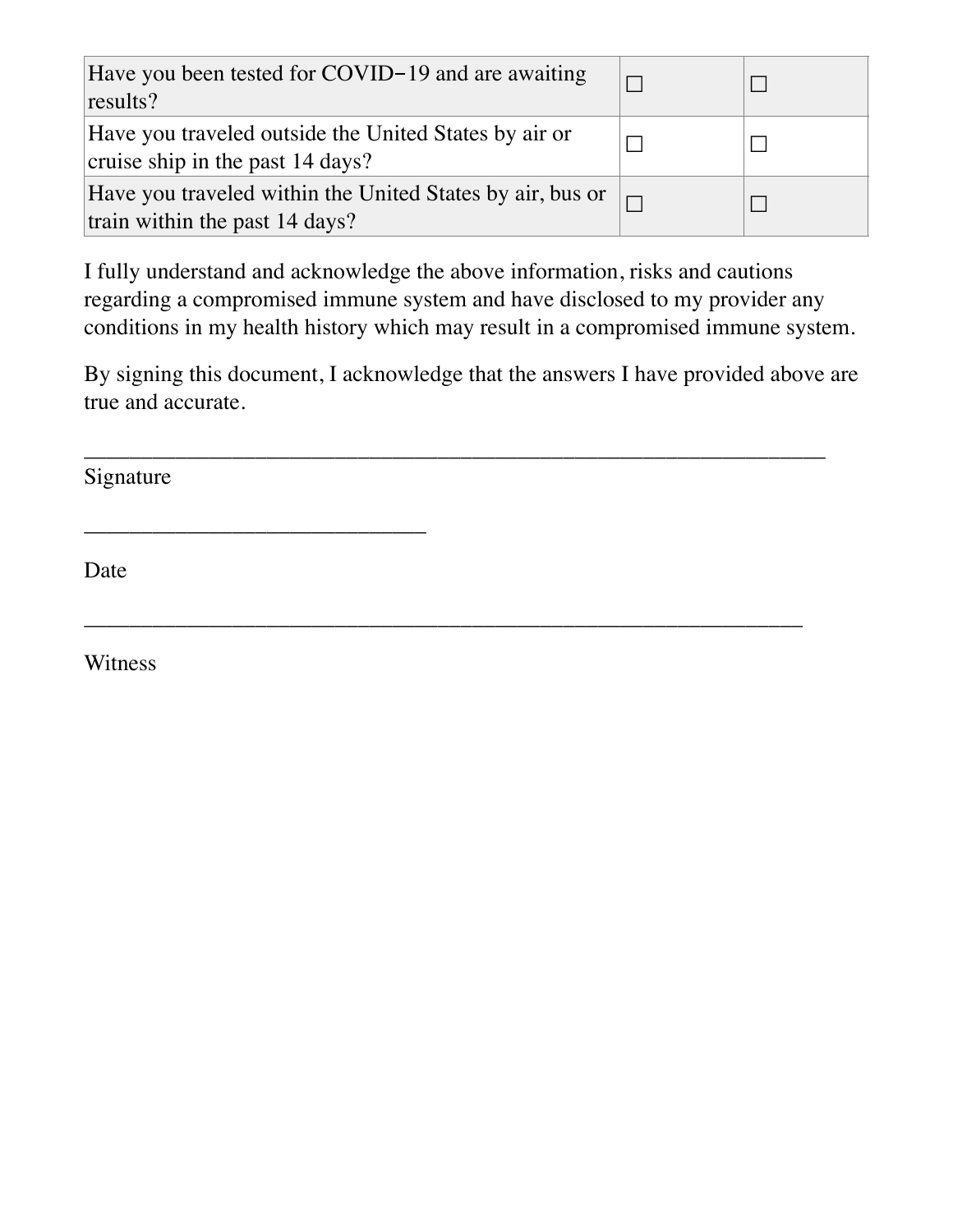

**Canandaigua Oral Sugey, pc**

500 North Main Street Canandaigua, NY. 14424

585.394.3322 [www.canandaiguaoralsurgery.com](http://www.canandaiguaoralsurgery.com) Nathan T Cary, DDS Phillip G Cary, DDS

## **COVID-19 PANDEMIC: DENTAL TREATMENT NOTICE AND ACKNOWLEDGEMENT OF RISK FORM**

Our goal is to provide a safe environment for our patients and staff, and to advance the safety of our local community. This document provides information we ask you to acknowledge and understand regarding the COVID-19 virus.

The COVID-19 virus is a serious and highly contagious disease. The World Health Organization has classified it as a pandemic. You could contract COVID-19 from a variety of sources. Our practice wants to ensure you are aware of the additional risks of contracting COVID-19 associated with dental care.

The COVID-19 virus has a long incubation period. You or your healthcare providers may have the virus and not show symptoms and yet still be highly contagious. Determining who is infected by COVID-19 is challenging and complicated due to limited availability for virus testing.

Due to the frequency and timing of visits by other dental patients, the characteristics of the virus, and the characteristics of dental procedures, there is an elevated risk of you contracting the virus simply by being in a dental office.

Dental procedures create water spray which is one way the disease is spread. The ultra-fine nature of the water spray can linger in the air for a long time, allowing for transmission of the COVID-19 virus to those nearby.

You cannot wear a protective mask over your mouth to prevent infection during treatment as your health care providers need access to your mouth to render care. This leaves you vulnerable to COVID-19 transmission while receiving dental treatment.